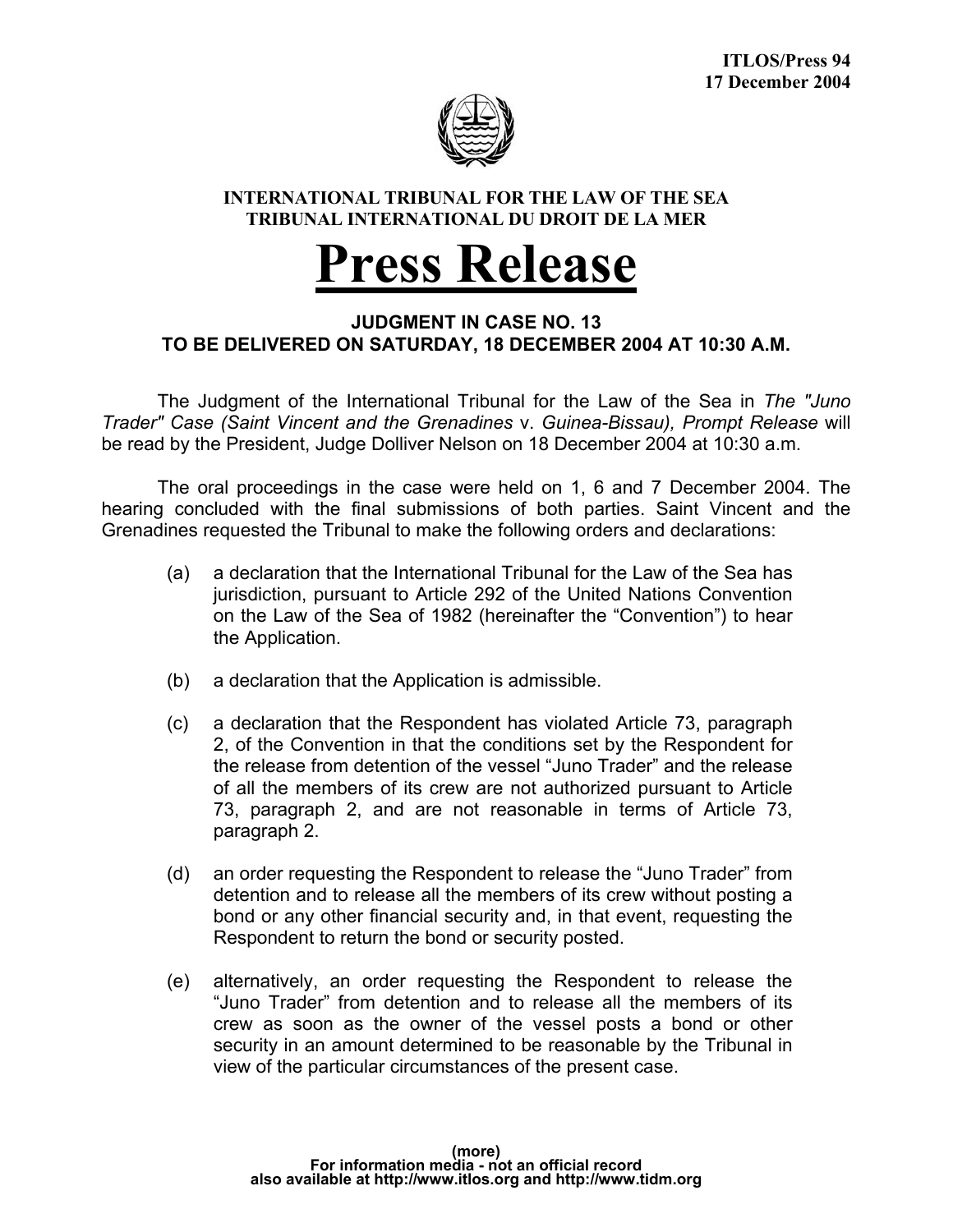- (f) an order, in that last event, prescribing the form of the aforementioned bond or other security.
- (g) an order requesting the Respondent to rescind the confiscation of the cargo of fish found on board the vessel "Juno Trader".
- (h) an order requesting the Respondent to pay the Applicant's costs.

In its final submissions, Guinea-Bissau requested the Tribunal:

- 1. To declare:
- (a) that the Tribunal lacks jurisdiction under Article 292 of the United Nations Convention on the Law of the Sea to entertain the Application of St Vincent and the Grenadines in this case;

in the alternative,

(b) that the Application of St Vincent and the Grenadines in this case is inadmissible;

in the further alternative,

(c) that the Application of St Vincent and the Grenadines in this case is not well founded.

2. As a subsidiary submission, if the Tribunal decides that the *Juno Trader* and its cargo are to be released upon the deposit of a bond or other financial guarantee, to order:

- (a) that the bond shall be no less than EUR 1,227,214.00 (one million two hundred and twenty seven thousand two hundred and fourteen Euros);
- (b) that the bond shall be in the form of a bank guarantee from a bank present in Guinea-Bissau or having corresponding arrangements with bank in Guinea-Bissau;
- (c) that the bank guarantee shall state that it is issued in consideration of Guinea-Bissau releasing the *Juno Trader* in relation to the incidents dealt with in Minute No. 14/CIFM/04 dated 19 October 2004, and that the issuer undertakes to pay on first demand to the State of Guinea-Bissau such sums as may be determined by a final judgment, award or decision of the competent authority of Guinea-Bissau.

3. To decide that St Vincent and the Grenadines shall pay the costs of Guinea-Bissau incurred in connection with these proceedings, less any